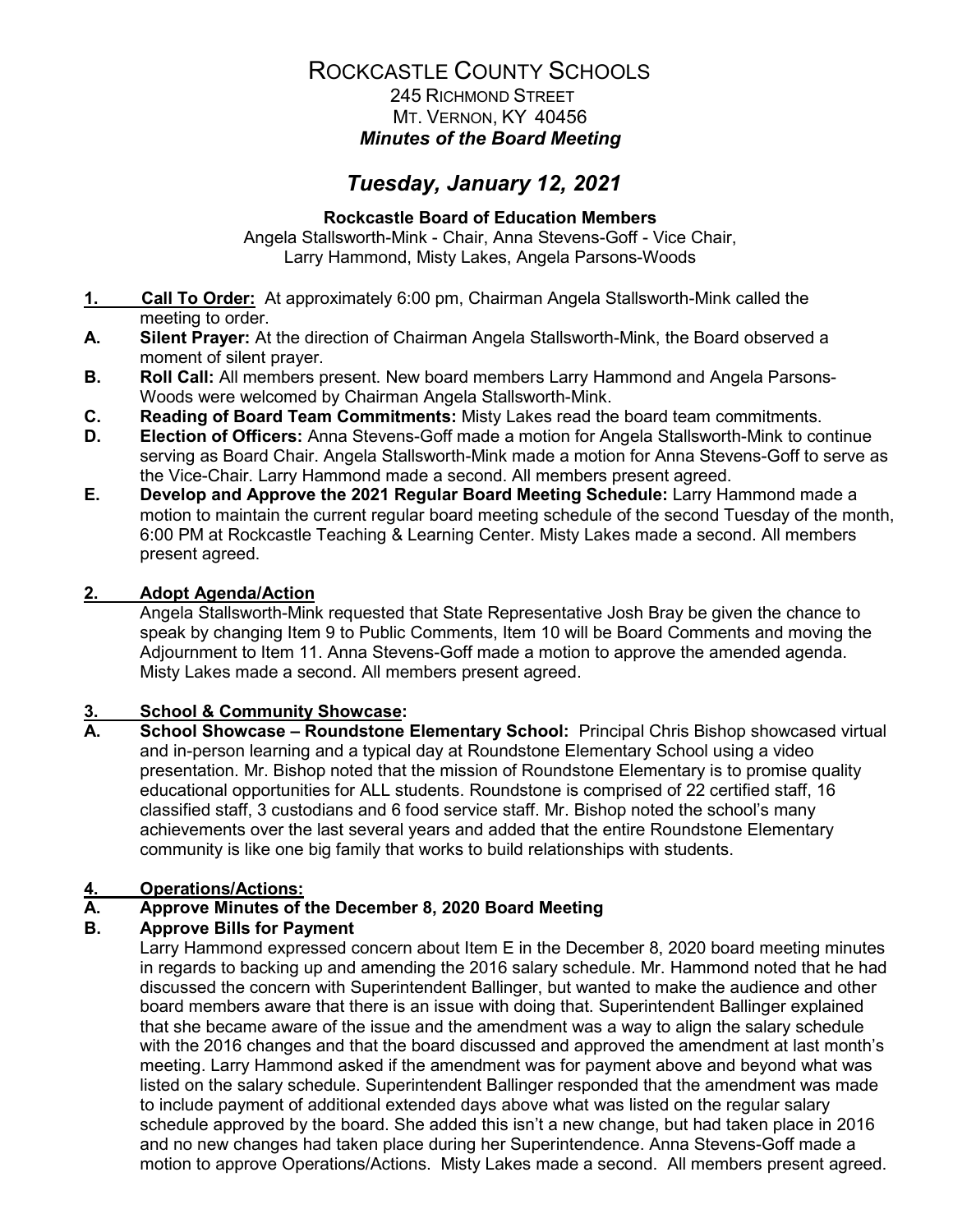## ROCKCASTLE COUNTY SCHOOLS 245 RICHMOND STREET

MT. VERNON, KY 40456 *Minutes of the Board Meeting*

# *Tuesday, January 12, 2021*

## **Rockcastle Board of Education Members**

Angela Stallsworth-Mink - Chair, Anna Stevens-Goff - Vice Chair, Larry Hammond, Misty Lakes, Angela Parsons-Woods

# **5. Discussion/Action:**

## **A. Review/Approve Draft Budget for 2021-2022 School Year** *(Mrs. Sweet)*

Finance Director Jenny Sweet presented the draft budget for the 2021-2022 school year. The draft budget keeps SEEK at prior year levels since a forecast for next year has not been received from the state. Budgets for staffing include our current staff, but we are in the process of collecting Letters of Intent so we will be aware of anyone who plans to retire or will have a rank change. Another consideration for the draft budget is that the CERS rate on classified employees is set to increase 12%. Those rates were frozen for this year. The current rate is 24.06%, but next year's increase would put us at 26.95%, which is equivalent to \$125,045.00. Mrs. Sweet noted this increase will be hard for districts to sustain without an increase in SEEK funding. The budget is based on prior year revenues and expenditures. We will begin looking at our staffing allocations and information will be included in the working budget to be presented in May. In discussion, Larry Hammond requested salary schedules for the last 10 years so that board members can review and know how to prepare for the future. Anna Stevens-Goff made a motion approve the 2021-2022 draft budget. Misty Lakes made a second. All members present agreed.

## **B. Review/Approve Monthly Financial Reports** *(Mrs. Sweet)*

- **1. Month Ending Balance Sheet**
- **2. Revenue & Expenditures for the Month by Fund**

Finance Director Jenny Sweet presented the monthly financial reports for December 2020. Angela Parsons-Woods made a motion to approve the monthly financial reports. Misty Lakes made a second. All members present agreed.

## **C. Review/Approve Proposed 2021-2022 District Calendar Committee** *(Mr. Reppert)*

Director of Student Services Marcus Reppert presented the 2021-2022 Calendar Committee. Larry Hammond approved the 2021-2022 Calendar Committee. Angela Parsons-Woods made a second. All members present agreed.

## **D. Review/Approve Rockcastle County Schools Tuition Schedule** *(Mr. Reppert)*

Director of Student Services Marcus Reppert presented the Rockcastle County Schools Tuition Schedule as required by Board Policy 09.124. The tuition schedule will be a fee based on the amount equal to state Support Education Excellence in Kentucky (SEEK) allocations. He further explained this tuition is for out of district students seeking to attend Rockcastle County Schools from a district that does not have a non-resident contract with Rockcastle County Schools. Misty Lakes made a motion to approve the Tuition Schedule as presented. Anna Stevens-Goff made a second. All members present agreed.

#### **E. Review/Approve 2019-2020 Nutrition and Physical Activity Report** *(Mrs. Saylor)* Food Service Director Jamie Saylor presented the 2019-2020 Nutrition and Physical Activity Report. The report highlighted information about the district's National School Lunch and Breakfast Programs, After School Snack Program, Summer Food Service Programs and physical activity events and opportunities in our schools. Anna Stevens-Goff made a motion to approve the 2019- 2020 Nutrition & Physical Activity Report. Angela Parsons-Woods made a second. All members present agreed.

# **6. Discussion/Review:**

- **A. Review Superintendent's Personnel Action Report** *(Mrs. Ballinger) (Appendix A)* Superintendent Ballinger shared current personnel actions in the district with the board.
- **7. Department Reports**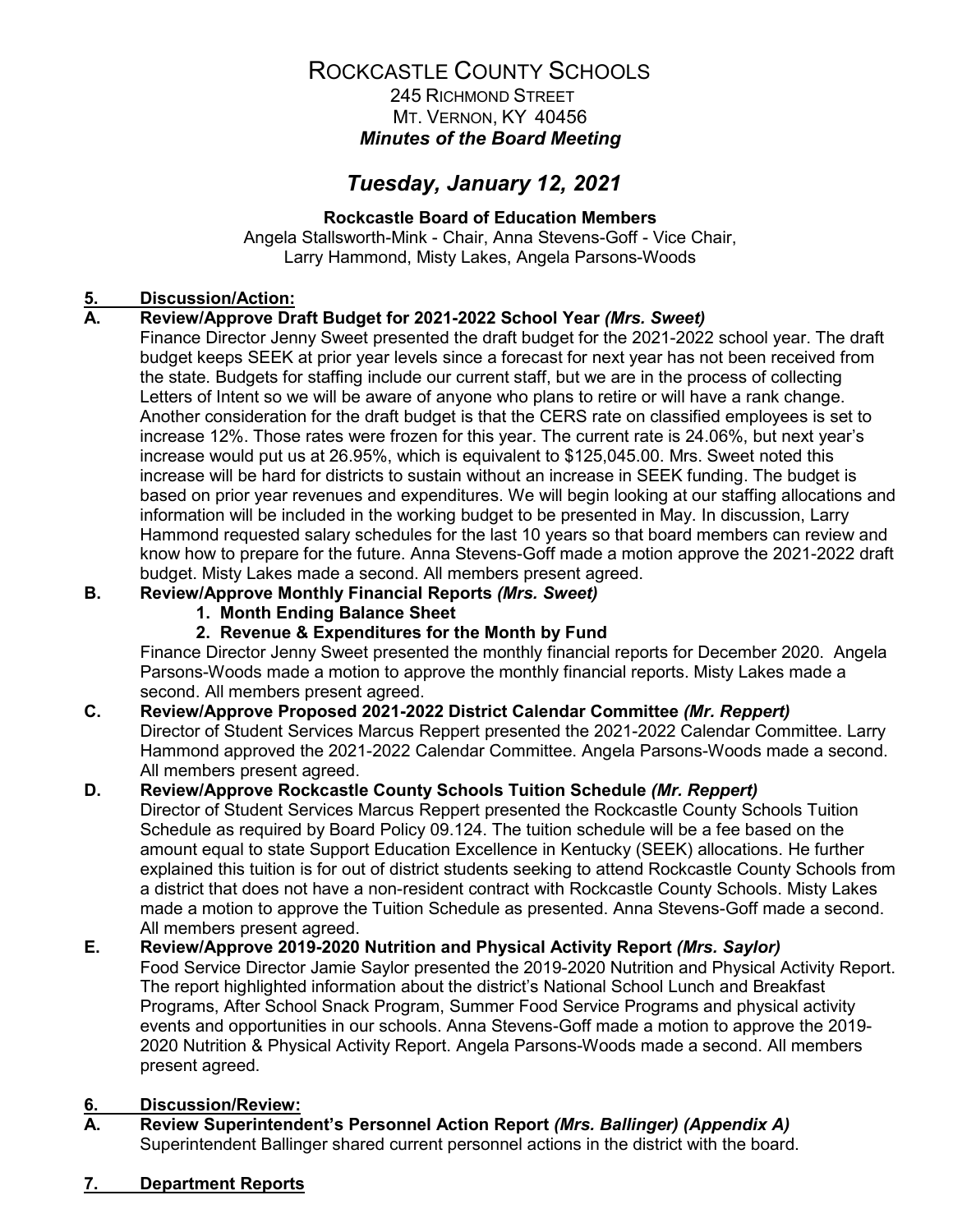# ROCKCASTLE COUNTY SCHOOLS

 245 RICHMOND STREET MT. VERNON, KY 40456 *Minutes of the Board Meeting*

## *Tuesday, January 12, 2021*

### **Rockcastle Board of Education Members**

Angela Stallsworth-Mink - Chair, Anna Stevens-Goff - Vice Chair, Larry Hammond, Misty Lakes, Angela Parsons-Woods

### **Ken Hopkins – Transportation**

- The transportation department has been preparing for the return to in-person classes. By switching to an A/B schedule, each bus driver will have to create a new seating chart. The new schedule will allow for more distancing while on the school bus and should result in few students being required to quarantine if there is a COVID positive case on the bus.
- Back in the summer, when we realized there would be a need for additional supplies to bus drivers on a regular basis, we came up with the idea of a "Supply Bus." We were able to create a safe environment away from the school bus garage that drivers and monitors could pick up their needed supplies such as hand sanitizer, gloves, safety goggles, disinfectants, and paperwork.

### **Brandon Reynolds – Technology**

- Maintaining technology, especially Chromebooks for students.
- Averaging 30 help-desk tickets per day.

#### **Jamie Saylor – Food Service**

- Rocket Refuel For the month of December, 44,588 breakfasts and 44,738 lunches (includes holiday food boxes) were served.
- Holiday Break Meal Boxes Delivered 2,458 children received holiday food boxes over Christmas break. Each box contained 10 shelf stable breakfasts, 10 shelf stable lunches and shelf stable milk for each meal. This program brought over 73,000lbs of food into Rockcastle County.
- January Meals Students will receive shelf stable meals on the days they are at school to take home for virtual learning days. Rocket Refuel community feeding sites will continue on Friday NTI days. MyRock Online virtual students can pick up 5-day food packages at Friday meal sites.

#### **Jenny Sweet – Finance**

• Fingerprinting procedures for new hires has recently changed. New hires will be fingerprinted digitally by Identigo and will need to travel to London, Somerset or Richmond to complete the process. The cost will be \$51, which is an increase from \$31 (set by the contract). The district is exploring options to help sub employees, etc. cover the cost.

#### **Wendy King – Special Education/Preschool**

- Teachers are logging communication with special education students during NTI using a Google form.
- 3,927 total student contacts were made from December 7th-January 8<sup>th</sup>:
	- o 238 Small Group Instruction
	- o 460 Google Meets
	- $\circ$  1,593 Emails, Remind messages, Odysseyware messages
	- $\circ$  736 Telephone Calls
	- $\circ$  35 Home Visits
	- $\circ$  245 Other

## **Jennifer Mattingly – Assessment/Instruction**

- i-Ready Winter Diagnostic will be February 8-19 at all schools for reading and math
- ACT will be March  $9<sup>th</sup>$  for all 11th grade and any 12th grader who missed the 2020 ACT
- CTE EOP will be March 22 to April 30 for all CTE Programs at RCHS and RATC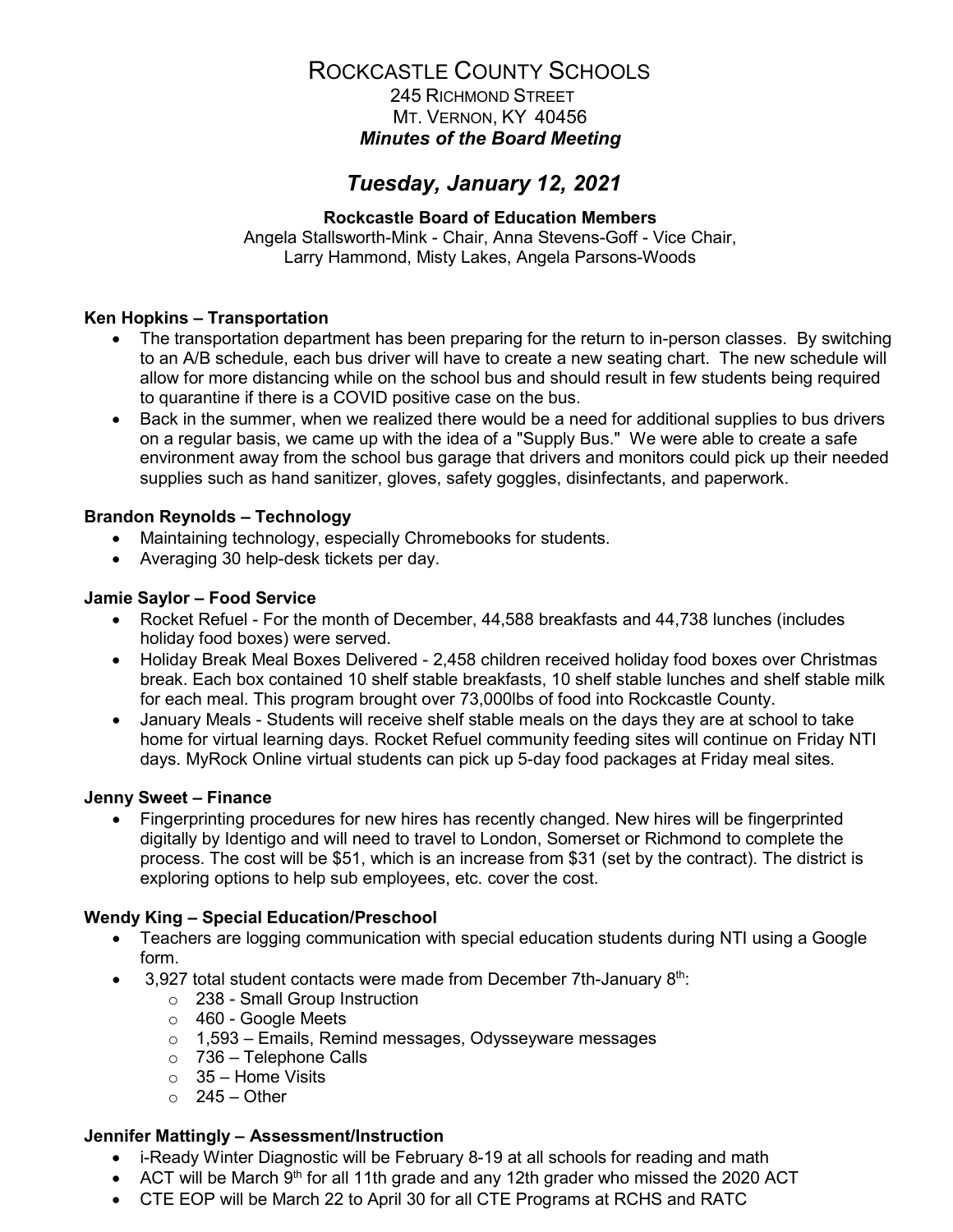## ROCKCASTLE COUNTY SCHOOLS 245 RICHMOND STREET MT. VERNON, KY 40456 *Minutes of the Board Meeting*

## *Tuesday, January 12, 2021*

### **Rockcastle Board of Education Members**

Angela Stallsworth-Mink - Chair, Anna Stevens-Goff - Vice Chair, Larry Hammond, Misty Lakes, Angela Parsons-Woods

- KPREP will be in the spring (Last 14 days) unless waivers are granted
- RCHS is hosting ACT Now workshops during January and February to help students prepare for the ACT exam.

### **Sherman Cook – ATC Principal**

- Glad to be back to in-person classes. In-person learning is imperative in most of the ATC classes because students are learning with hands-on experience in front of their instructor.
- Preparing for industry certification assessments.

### **Marcus Reppert – Student Services**

- 538 students are still enrolled in MyRock Online. We have had movement both ways with students going to virtual only or deciding to come back to in-person classes.
- Attendance for in-person so far has been around 90%-91%.
- The first truancy diversion meeting was held today and most parents attended. This program helps us remove barriers to students so that they can be present at school and be successful.
- Mental health referrals have slightly increased with the return of students. School counselors work with students and then they are possibly referred on to Somerset Mental Health for additional services.

#### **Trent Clark – Facilities & Technology**

- Working with Electricity teacher, Mr. Draper, and vocational students to run wire for wireless access at ATC.
- District-wide wireless upgrade will hopefully be finished by the end of January.

#### **8. Superintendent Communication**

Superintendent Ballinger presented the results of her Leadership Practices Inventory, which is part of the Superintendent On-boarding process. The results are compiled from a survey that was sent to 31 total staff and community members. The survey is based on five leadership behaviors: Model, Inspire, Challenge, Enable and Encourage. Superintendent Ballinger noted that she would be placing a focus on the "Inspire a Shared Vision" category as that fits well with all we are doing with strategic planning.

Superintendent Ballinger shared a brief update on the Strategic Planning process. A survey was shared within the community and schools so that we are able to see what our focus priorities should be. We will be working with Dr. Jim Evens from KEDC to complete this work. The first orientation meeting will be held at the end of January.

A COVID-19 vaccine update was provided. 340 staff (55% of all staff) member names have been turned in to the Dept. for Public Health for those that wish to receive the vaccine. There will be another opportunity for more staff members to sign up if they have since changed their mind. We should find out who our vaccine provider will be, in the near future.

At the time of the meeting there were 10 staff members quarantined (4 were COVID positives). 53 students are quarantined.

Superintendent Ballinger also shared information about the SESC Elevate Virtual Summit 2021, which will focus on sharing best practices for distance learning. She noted that we should be proud that nearly all of the Summit presenters are Rockcastle County Schools' teachers (9 of our teachers).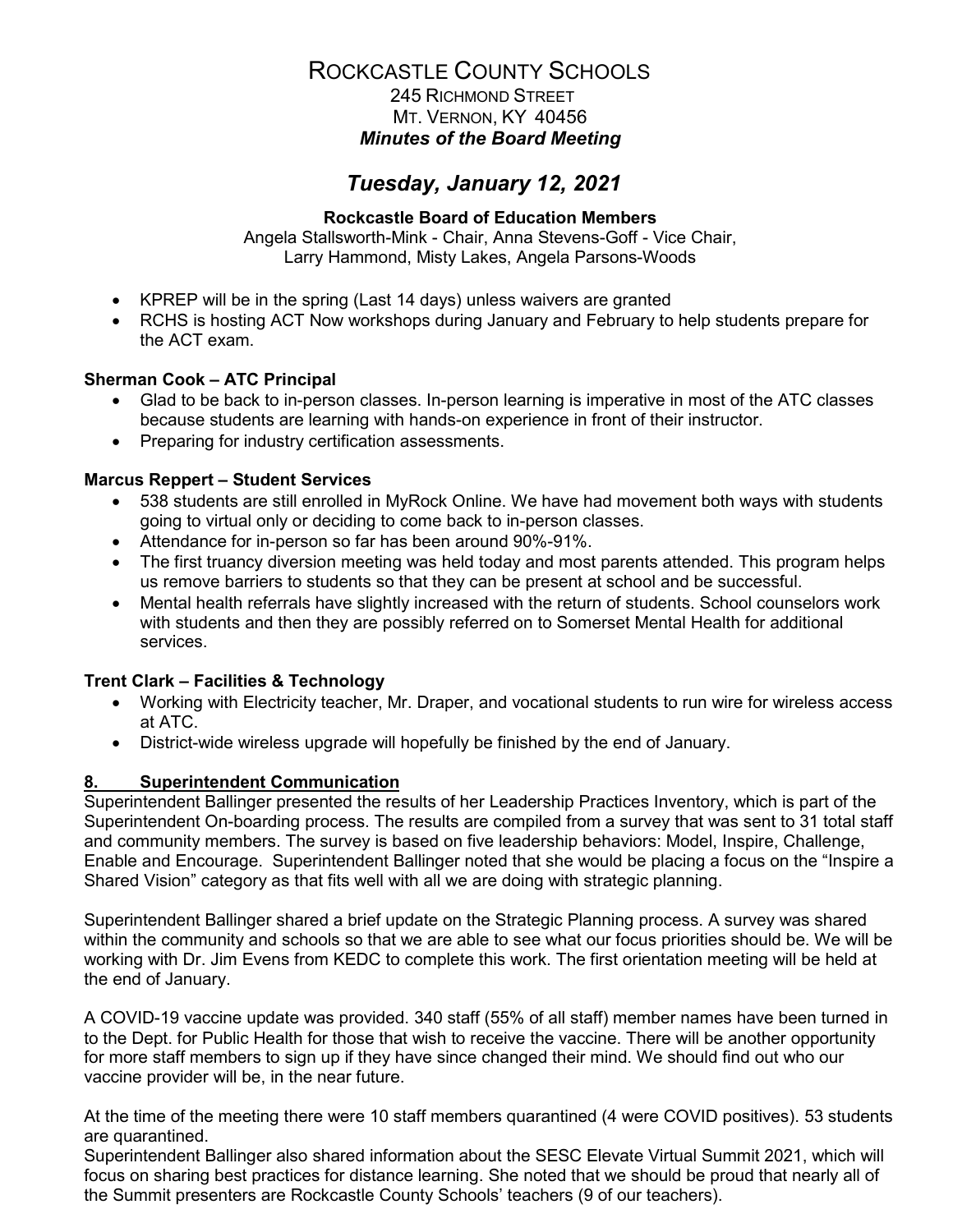## ROCKCASTLE COUNTY SCHOOLS 245 RICHMOND STREET MT. VERNON, KY 40456 *Minutes of the Board Meeting*

## *Tuesday, January 12, 2021*

### **Rockcastle Board of Education Members**

Angela Stallsworth-Mink - Chair, Anna Stevens-Goff - Vice Chair, Larry Hammond, Misty Lakes, Angela Parsons-Woods

Superintendent Ballinger noted that January is Board Appreciation Month and board members received a small gift of appreciation.

## **9. Public Comments**

Representative Josh Bray provided a legislative update.

- House Bill 1 would give school boards the ability to decide if students are in school
- Budget update Because of COVID there was only a one year budget last year, so a one year budget is currently in the works
- CARES Act funds will be one time money
- Requested that we share our school district priorities so that he can advocate for those things.
	- o Angela Stallsworth-Mink noted she would like to see SEEK fully funded as promised each year and ask that he fully support public education.

Representative Bray presented citations to each board member in honor of board appreciation month.

#### **10. Board Comments**

Anna Stevens-Goff welcomed new members Misty Lakes and Larry Hammond.

Larry Hammond noted that he was glad to be here and that he has a true interest in Rockcastle County Schools.

Misty Lakes noted her appreciation that Rockcastle County Schools is "about kids". She added that we should look forward to the future and that we all continue to do what's best for kids and the community.

Larry Hammond shared his experiences in working in other districts. He noted that his experiences will be valuable in serving as a board member for Rockcastle County Schools.

Angela Stallsworth-Mink thanked Representative Bray for attending the meeting and speaking with those in attendance. She also thanked Ms. Erin Grace, RCHS Teacher, for attending, recognizing her dedication to Rockcastle County Schools.

#### **11. Adjournment**

Anna Stevens-Goff made a motion to adjourn at 9:10 PM. Misty Lakes made a second. All members present agreed.

*Angela Stallsworth-Mink, Board Chair Carrie Ballinger, Secretary*